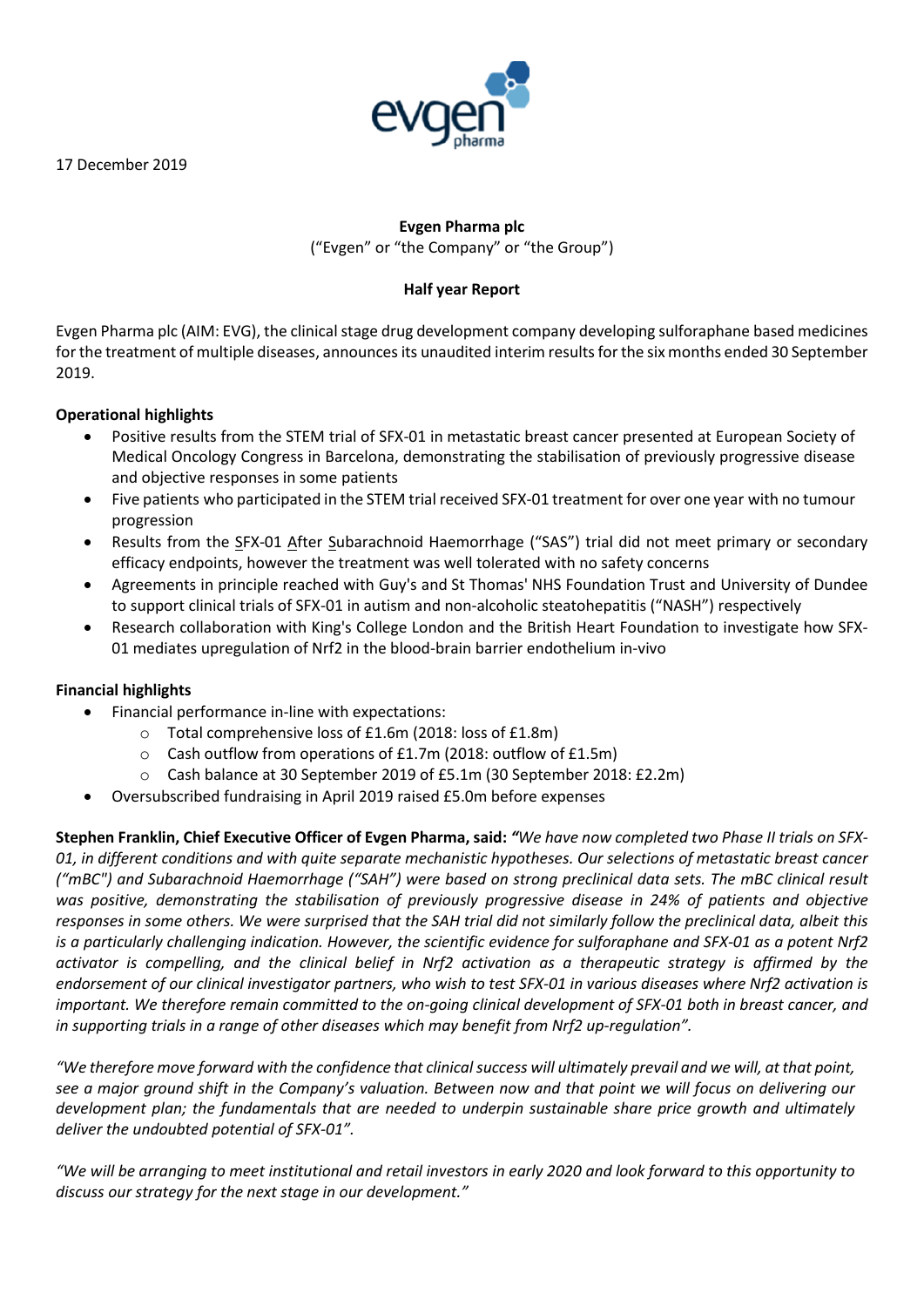**Enquiries:**

**Evgen Pharma plc** [www.evgen.com](http://www.evgen.com/) *via Walbrook* Dr Stephen Franklin, CEO Richard Moulson, CFO

**finnCap** [www.finncap.com](http://www.finncap.com/) **https://www.finncap.com** +44 (0) 20 7220 0500 Geoff Nash / Teddy Whiley (Corporate Finance) Alice Lane, Manasa Patil (ECM)

**WG Partners LLP**  $+44$  (0) 20 3705 9330 Nigel Barnes / Claes Spång

**Walbrook PR** +44 (0)20 7933 87870 or [evgen@walbrookpr.com](mailto:evgen@walbrookpr.com) Paul McManus / Anna Dunphy +44 (0)7980 541 893 / +44 (0)7876 741 001

**About Evgen Pharma plc** Evgen Pharma is a clinical stage company developing sulforaphane based medicines for the treatment of multiple diseases The Company's core technology is Sulforadex®, a method for synthesising and stabilising the naturally occurring compound sulforaphane and novel proprietary analogues based on sulforaphane. The lead product, SFX-01, is a patented composition of synthetic sulforaphane and alpha-cyclodextrin. 

The Company commenced operations in January 2008 and has its headquarters at The Colony, Wilmslow, Cheshire, and its registered office is at the Liverpool Science Park, Liverpool. Our lead product, SFX-01, has demonstrated efficacy in a Phase II trial for advanced metastatic breast cancer. It has been used to treat over 150 patients in clinical trials and is well-tolerated with predominately mild side-effects.

Evgen shares are traded on the AIM market of the London Stock under the ticker symbol EVG.

For further information, please visit: [www.evgen.com](http://www.evgen.com/)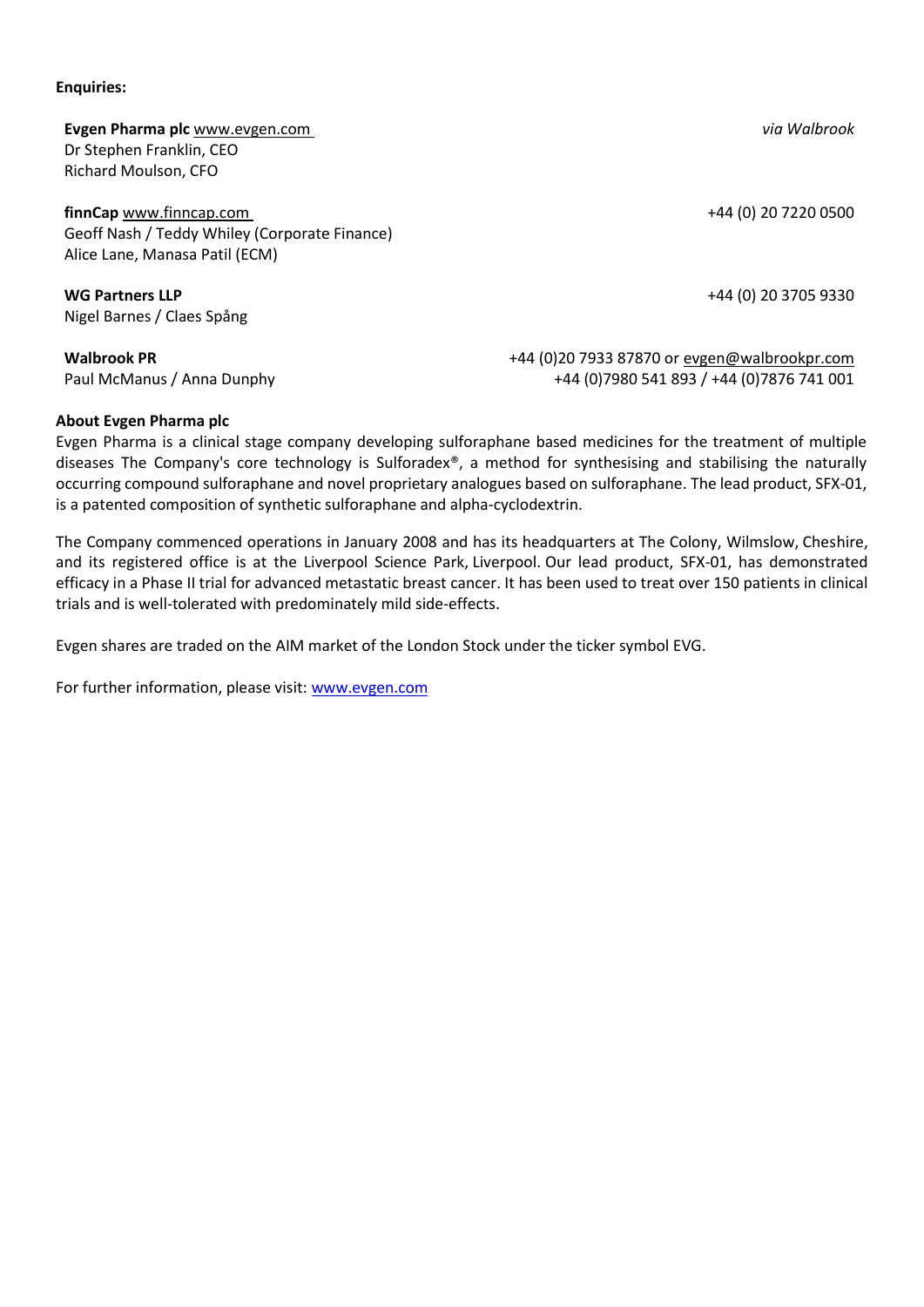# **CHAIRMAN'S AND CHIEF EXECUTIVE'S STATEMENT**

We are pleased to present the financial results of Evgen for the six months ended 30 September 2019 and to provide an update on the progress made by the Group during the period.

# **INTRODUCTION**

Evgen is a clinical stage drug development company focussed on the development of sulforaphane-based compounds, a new class of pharmaceuticals which are synthesised in a proprietary, well-tolerated, stable formulation. We have a comprehensive intellectual property package over this technology. Our pipeline exploits sulforaphane's activity in two separate biochemical pathways; inhibition of pSTAT3, of importance in controlling cancer metastases, and upregulation of Nrf2, a therapeutic target associated with a broad range of diseases which are characterised by excessive oxidative stress and inflammation.

Our lead product, SFX-01, has demonstrated efficacy in a Phase II trial for advanced metastatic breast cancer. It has been used to treat over 150 patients in clinical trials and is well-tolerated with predominantly mild side-effects.

# **CLINICAL TRIAL RESULTS AND STRATEGY REVIEW**

Our aim on going public was to complete two Phase II trials on SFX-01 in different conditions with quite separate mechanistic hypotheses; the objective being to manage the risk profile typically associated with Phase II trials and demonstrate efficacy in at least one indication. To this end, we have had a success with the STEM trial, with SFX-01 being tested in 46 patients that had become resistant to all currently approved hormone therapies. In this difficult to treat population, SFX-01 halted the progressive disease for at least six months in 25% of patients, with at least two patients showing demonstrable tumour shrinkage. Furthermore, five patients went on to have their progressive disease halted for at least a year, and one patient continues to receive SFX-01 treatment after over 18 months. Given that the ultimate aim is to target patients earlier in the disease pathway (i.e. *prior* to them being resistant to all approved hormone therapies), we believe that the results from STEM bode well for the probability of success of a randomised, double blind follow-on trial. The details of that trial design and associated costings will be finalised in Q1 2020, when we will escalate the activity associated with securing non-dilutive funding to pay for all, or substantially all, of a follow-on trial.

We were surprised that the strong preclinical data for SFX-01 in SAH was not reflected in the SAS trial. Whilst we recognised that trials in stroke are challenging, we were nevertheless confident of observing some favourable effects given the strength of the preclinical data. The study met our expectations with regard to safety and tolerability, but missed the other key primary endpoint associated with the modulation of blood flow in the middle cerebral artery; this blood flow being a means of measuring the onset of vasospasm that leads to the Delayed Cerebral Ischaemia ("DCI"). Several cognitive measures constituted secondary endpoints, and, whilst the study was not powered to demonstrate statistical efficacy for these endpoints, we had expected to see a favourable trend across the different questionnaire-based tests that ascertain the extent of any cognitive deficit.

Further analysis of the SAS data and samples continues, including a transcriptomic analysis of genes that may have been up or down-regulated following SFX-01 treatment. This may be insightful and valuable for future trials in a number of disease areas.

Importantly, we have concluded that the SAS results are likely to be specific to that condition and because animal models for SAH can translate poorly to SAH in patients. In addition our dosing regime, restricted to a maximum of 28 days, may have been too short to impact cognitive measures at three and six months. There remains a strong rationale for clinically testing SFX-01 in any condition that is mechanistically linked to Nrf2, as evidenced by the recent positive developments at Reata (NASDAQ: RETA). Reata, who have also suffered clinical trial setbacks, are developing Nrf2 activators based on triterpenoids and recent top-line results in pivotal trials in Friedriech's Ataxia and Alport Syndrome have seen their share price soar in the last two months with a current market capitalisation of over US\$6bn. This illustrates that the fundamentals of Nrf2 activation as a therapeutic strategy are sound and SFX-01 is a potent and well tolerated Nrf2 activator; on this basis we advance with the same confidence in SFX-01 and believe that the main driver to ultimate success is perseverance.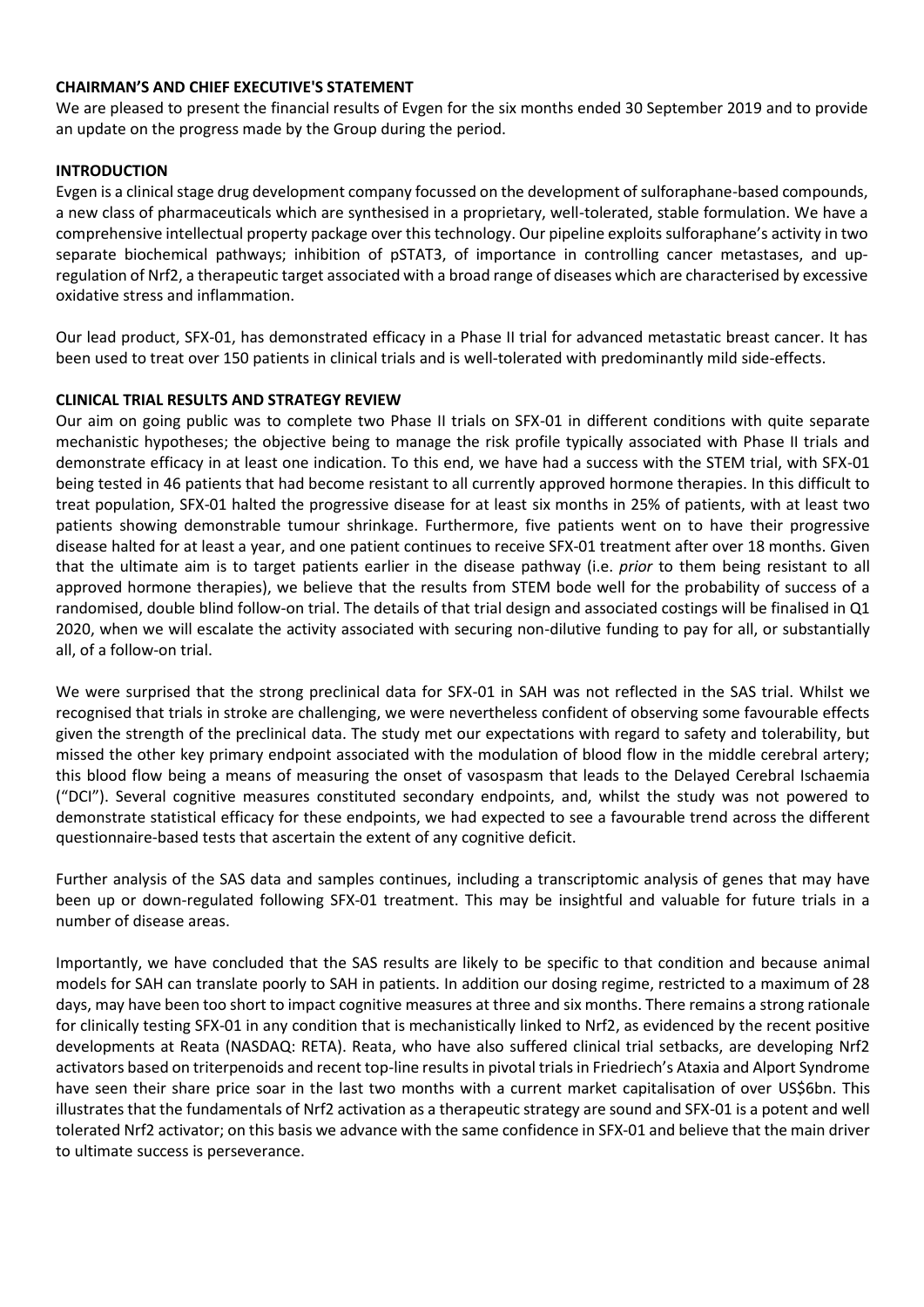Given the funding constraints suffered by small cap drug development companies in the UK, our strategy is to move to a business model where we facilitate multiple clinical trials on SFX-01 in risk-sharing arrangements, with the objective of attracting non-dilutive funding from grants and/or charities to wholly or substantially fund future clinical activity. This strategy has two discrete parts:

- (1) Our first priority is to ensure the continued development of the breast cancer programme. We will design and cost a clinical trial protocol and then seek non-dilutive funding for Evgen and/or an affiliated clinical institution to sponsor the trial
- (2) In parallel we aim to leverage the extensive pre-clinical and clinical data that shows the potential for SFX-01, as a sulforaphane delivery platform, to be used in diseases that are beyond our capacity to pursue

We will therefore support a number of Investigator-Initiated Trials – these are trials led by a clinician from a well renowned institution, with that institution being the sponsor for the trial. We have announced two of these (in NASH and autism) and are in discussions for others. Evgen will provide support as required (in the confines of an investigator sponsored study), sharing our knowledge, experience and the methods and laboratories used for pharmacodynamic and pharmacokinetic endpoints.

Evgen will have the right to access the clinical data on fair commercial terms to advance its clinical and commercial development. The principal funding for these trials will be obtained by the investigator/institution and therefore nondilutive.

Finally, we are now in a period where we are using funds from the last investment round to complete the technical package required to support this strategy. This involves investment in Chemistry, Manufacturing and Controls ("CMC") in developing a tablet formulation for world-wide distribution to multiple clinical centres, and investment in the toxicology package to be able to support trials of longer dosing duration (i.e. over 28 days). By the time this CMC investment period is complete, we could initiate a portfolio of clinical trials such as those described above.

We believe this strategy offers the best route to enhance shareholder value and the opportunity for all stakeholders to benefit from the undoubted potential of SFX-01.

# **CLINICAL PROGRAMMES**

# *Metastatic breast cancer*

Breast cancer is the biggest cause of cancer deaths in women worldwide. In around 75% of breast cancers, the hormone oestrogen plays a key part in tumour growth. Such tumours express the oestrogen receptor (ER+) and, if the cancer is metastatic, endocrine therapy has been the principal approach to treatment. It is thought that hormone independent cancer stem cells are implicated in the development of resistance to hormone therapy and the spread of the disease by metastases. Since 2012, Evgen has worked with University of Manchester scientists at the Cancer Research UK Manchester Institute and together we have generated promising data showing SFX-01 reduces the number of cancer stem cells in patient-derived breast cancer tissue in xenograft models. The xenograft studies used a combination of hormone therapy and SFX-01, with the role of SFX-01 being to target the cancer stem cell population. Crucially, the data also showed that SFX-01 is unique, compared with existing marketed therapies, in deactivating phosphorylated STAT3, a key agent in driving cancer metastases and resistance to current standards of care.

In March 2019, we announced positive results from the open-label Phase II trial of SFX-01 in 46 patients with oestrogen‐positive metastatic breast cancer. In particular we demonstrated:

- Conclusive evidence of anti‐cancer activity via objective responses (tumour shrinkage)
- 24% of patients showed a durable clinical benefit for at least six months, despite the late stage of disease and patients' established resistance to hormone therapy. Of these, five patients were still receiving SFX-01 at 12 months and one patient still remains on treatment after 18 months
- A mild and favourable side effect profile for an anti-cancer drug.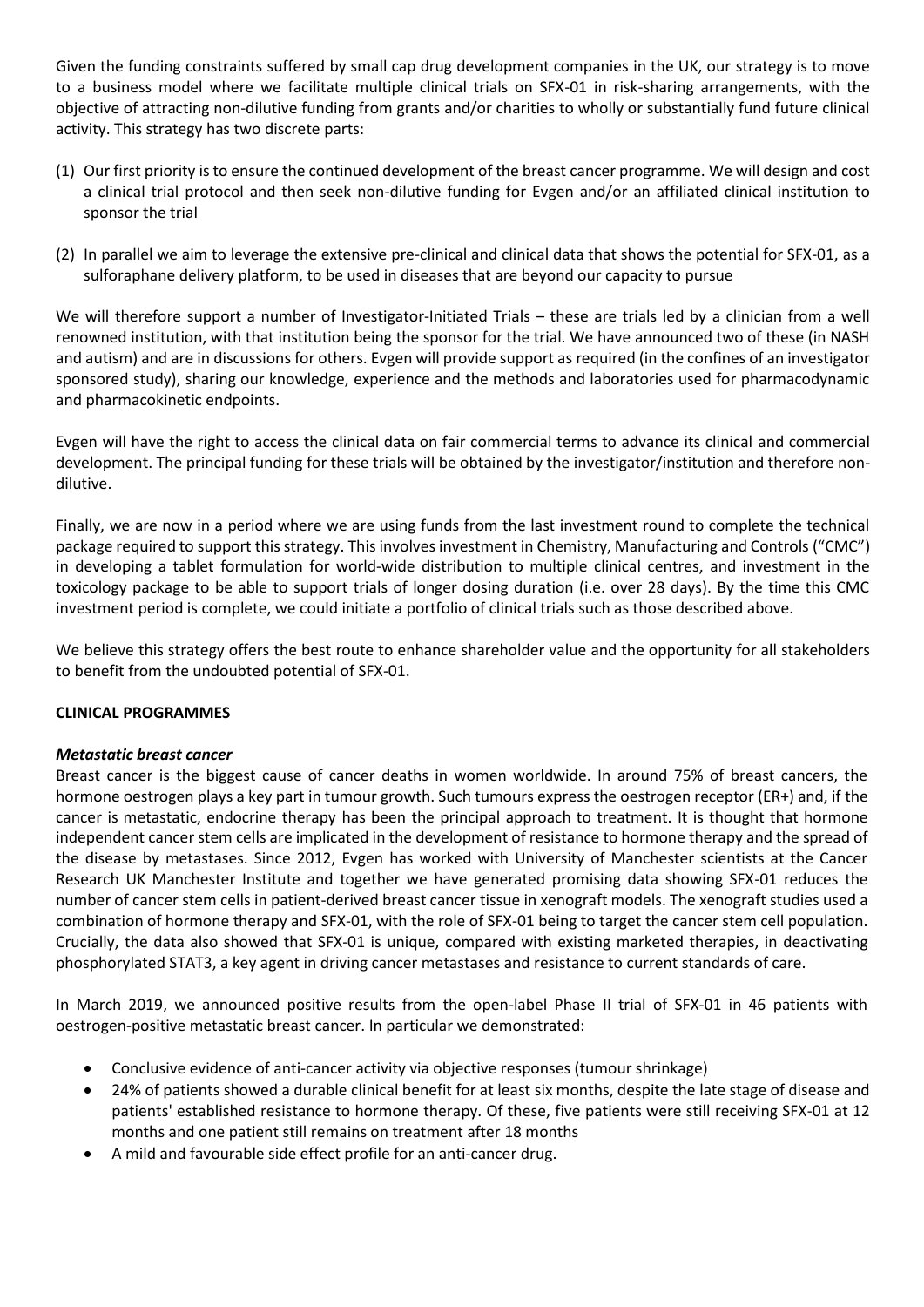All STEM patients had ER+ metastatic breast cancer and had previously received treatment with either tamoxifen, aromatase inhibitors (AI) or fulvestrant. Prior to entry to the STEM trial, patients must have previously responded to their current hormone therapy for at least six months but then present with progressive disease, thereby demonstrating the start of resistance to the hormone therapy. Once entered into the trial, patients continued to receive their failing hormone therapy in addition to SFX-01 and have regular scans through to week 24. Patients discontinued the trial when one of the scans shows disease progression, or at week 24. Those patients who did not progress by week 24 were allowed to continue to receive treatment in an extension phase until disease progression.

In due course, we will be embarking on a campaign to source non-dilutive funds for a follow-on placebo-controlled randomised trial in ER+ metastatic breast cancer, to generate the data that would maximise the likelihood of a corporate partnership/out-licensing deal. Such funding may be sourced from direct grants, cancer charities or possibly via investigator-led trials.

Based upon consultation with our clinicians and KOLs, our preferred market positioning of SFX-01 is in combination with hormone therapy following progression on CDK4/6 inhibitors. Resistance to CDK4/6i (which will ultimately manifest in all patients) will become the new challenge that needs to be addressed.

Key activities through 2020 that will facilitate the next mBC clinical trial are:

- Ensuring our preclinical data package is sufficient and robust to support the study design
- Finalising the Clinical Trial Protocol synopsis and establishing full costings
- Using the funds we raised last April to:
	- Finalise the development of the new tablet formulation for mBC study and also investigator-led trials in new indications
	- Expand the toxicology package to enable longer-term dosing in investigator-led trials
- Securing non-dilutive funding to fund part, or all, of the mBC study.

# *Autism spectrum disorder ("ASD")*

There has been continuing academic interest in the benefits that sulforaphane may provide in patients with ASD. Encouraging clinical data was seen in a small investigator-led placebo-controlled trial of juvenile patients in the US using sulforaphane derived from botanical sources and stored at -20°C. Notwithstanding the strength of the data there is no opportunity to move this programme through to a regulated ASD drug using the botanical source. There are now six investigator-led trials in autism registered on Clintrials.org using similar botanical preparations.

In September 2019, we signed a Memorandum of Understanding with Guy's and St Thomas' NHS Foundation Trust ("Guy's and St Thomas'") to provide SFX-01 for a potential large Phase II clinical trial in ASD patients.

Under the terms of the agreement, Evgen has agreed to supply SFX-01 and placebo to support a potential future trial to be sponsored by Guy's and St Thomas' and led by Dr Michael Absoud, Consultant in paediatric neurodisability at the Evelina London Children's Hospital ("Evelina"), which is part of Guy's and St Thomas'. The Trust have agreed to lead the process to secure grant funding and gain clinical trial approval for a randomised, double blind, Phase II clinical trial. Evgen will retain the option to acquire, on fair commercial terms, the clinical data to enable subsequent development, regulatory approval and commercialisation of SFX-01 in ASD.

There are currently no approved medicines for treating the three core symptoms of autism - communication difficulties, social challenges and repetitive behaviour - which have long represented a huge area of unmet clinical need for affected families.

Based on its novel mode-of-action, SFX-01 has the potential to become a first-in-class treatment for the core symptoms of ASD, disrupting the current £3bn ASD market (which includes the use of anti-depressants and anti-psychotics for the treatment of non-core symptoms), making a significant impact on the enormous economic burden to the UK.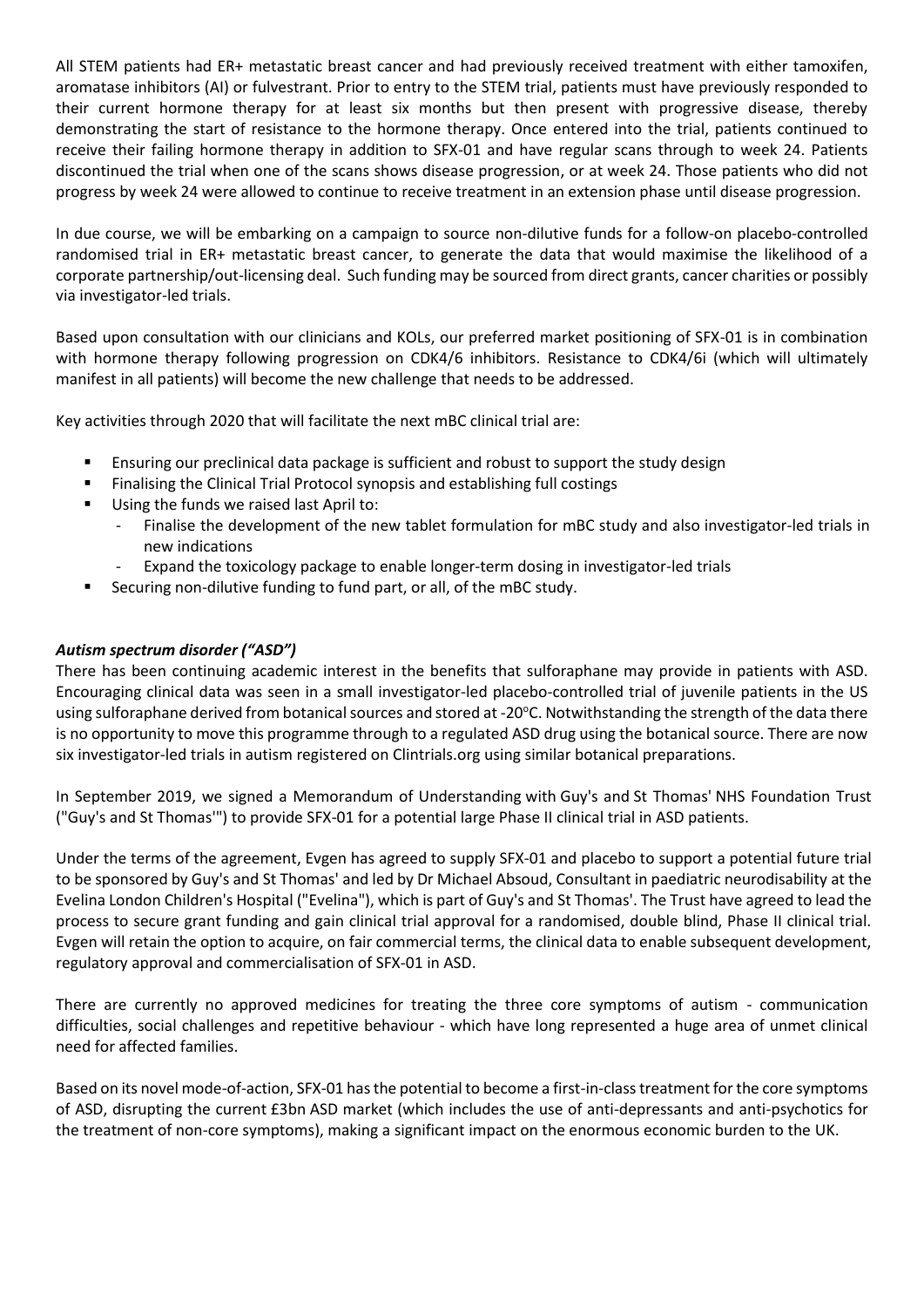# *Non-alcoholic steatohepatitis ("NASH")*

Earlier in the month, we announced that we have also signed a Memorandum of Understanding with the University of Dundee to supply SFX-01 for a potential future clinical trial in NASH, led by John Dillon, Professor of Hepatology and Gastroenterology in the University's School of Medicine.

With the assistance of Evgen, Professor Dillon will lead the process to secure appropriate grant funding and obtain clinical trial regulatory approval. The intention is to utilise advanced MRI scanning technology to investigate whether SFX-01 can reverse the hallmarks of NASH in a proof-of-concept clinical trial. Clinical data arising from a successful trial will support subsequent development of SFX-01 in NASH and liver fibrosis. Evgen will be granted an option to acquire the clinical data on fair commercial terms to enable it to advance development and commercialisation.

Non-alcoholic fatty liver disease ("NAFLD") is now regarded as the most common liver condition in the developed world, affecting up to 30% of the general population. NAFLD represents a spectrum of phenotypes ranging from simple steatosis (fatty infiltration), through NASH to cirrhosis. Approximately 30% of adults in the general population have NAFLD, and 10%-20% of these have NASH. Amongst patients with NASH, 20-30% are at risk of developing cirrhosis and subsequently dying from end-stage liver disease within 20 years. In view of the tens of thousands of individuals who are likely to develop NASH in the next decade, this disease will represent a major burden to healthcare in the UK.

Professor John Dillon and colleagues have previously published research that showed that drug-induced activation of the Nrf2 pathway could reverse insulin resistance, suppress hepatic steatosis, and mitigated against NASH and liver fibrosis. On this basis, Professor John Dillon approached Evgen, the developer of SFX-01, a development stage drug that is known to activate the Nrf2 pathway and has demonstrated excellent safety and tolerability in previous clinical trials.

# *Subarachnoid haemorrhage ("SAH")*

In November we announced results from our trial of SFX-01 in SAH. Unfortunately the primary endpoint of reducing blood flow velocity in the middle cerebral artery was not achieved, with no significant difference between the SFX-01 and placebo arms. Furthermore, whilst the secondary endpoints were not statistically powered, there were no consistent differences seen between SFX-01 and placebo in key cognition, quality of life and clinical outcomes at three and six months. This was surprising given the strong preclinical data for sulforaphane in animal models of SAH and other forms of stroke.

SFX-01 was however shown to be well-tolerated with no safety concerns.

In the multi-centre, randomised, double-blind, placebo-controlled SAS Phase II clinical trial, patients were dosed for a maximum of 28 days following a SAH, covering the period at which they are at risk of a DCI. Patients were then monitored for a further five months to assess their recovery by collecting endpoints including cognitive measurements.

After an extensive post-mortem with our clinical advisors, we have concluded that the results of the SAS trial cannot be used to discount the viability of a trial in any other indication linked to the Nrf2 pathway; including those of the central nervous system. SAH is a traumatic and serious condition and the likelihood is that the animal models that are used to best mimic a SAH are poorly prognostic of the clinical condition. What we do know is that Nrf2 pathway remains an attractive target for therapeutic intervention in many diseases characterised by oxidative stress and inflammation, and that SFX-01 is a potent activator of the Nrf2 pathway with a relatively benign safety profile. On this basis, there is no sound rationale for believing the SAS trial read-out is of any relevance to any other indication.

## **NON-CLINICAL PROGRAMMES**

Following the oversubscribed placing completed in April, we are making good progress with the activities set out in the use of funds statement relating to the fundraising.

Specifically, we have contracted with a large CRO to start the extended toxicology programme that is needed to support a broader diversity of clinical trial designs – including being able to dose for greater than 28 days in patients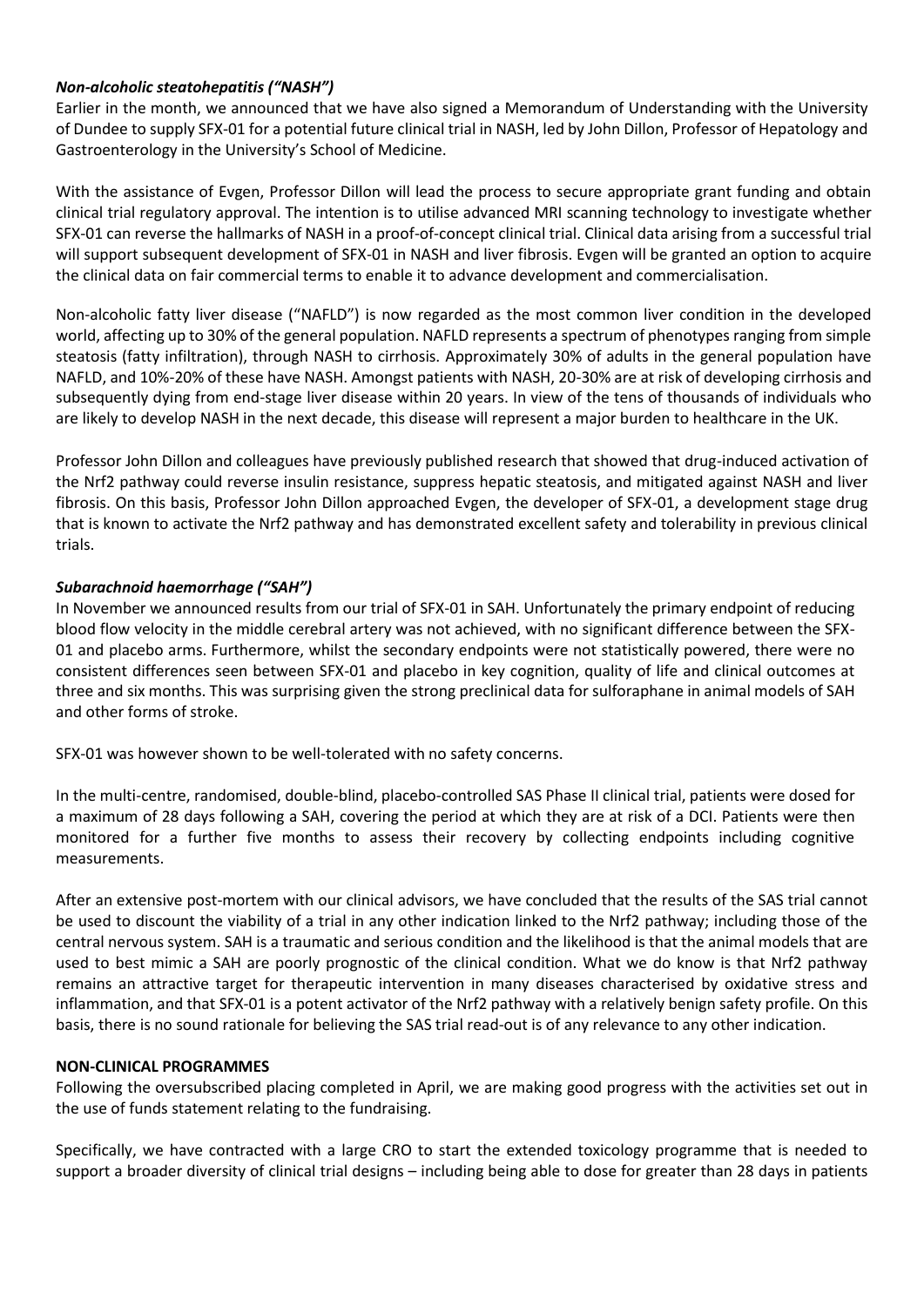that do not have a terminal disease. The pilot work has started and the full programme will start in early 2020 and conclude later in the year.

With regard to the formulation work to develop a new tablet - required to scale manufacturing and support multiple trials - we have also contracted with a large and well-established Contract, Development and Manufacturing Organisation to initiate that work.

## **INTELLECTUAL PROPERTY UPDATE**

In August 2019 we announced the grant of further intellectual property rights in Europe pertaining to the novel composition, SFX-01.

The newly granted patent leads with a product claim covering "a composition comprising a complex of sulforaphane and alpha-cyclodextrin". Composition-of-matter patents have already been granted in the USA and other territories. Furthermore, patents in Europe, the US and other territories relating to the method of production have also been granted.

Furthermore, our non-clinical programmes are leading to potentially new composition of matter patents that if filed and granted, would extend our patented product life substantially.

# **FINANCIAL REVIEW**

The financial performance for the six-month period to 30 September 2019 was in line with expectations. The total comprehensive loss for the period was £1.6m (30 September 2018: £1.8m). The net cash inflow for the period was £3.0m (30 September 2018: outflow of £1.5m).

The cash position at 30 September 2018 stood at £5.1m (30 September 2018: £2.2m), reflecting the April 2019 fundraise of £5.0m before expenses. Since the period end the Group has received £328k in cash from R&D tax credits.

The Directors estimate that the cash held by the Group together with known receivables will be sufficient to support the current level of activities into the third quarter of calendar year 2021. They have therefore prepared the financial statements on a going concern basis.

## **OUTLOOK**

Our focus in the year to date has been on completing the two ongoing trials and refining the next stages of clinical development. We have also been working with academic clinicians to support investigator-initiated trials in non-core indications which would broaden the clinical use of SFX-01 and reduce shareholder risk.

We would like to thank all our shareholders for their support and look forward to progressing with our strategy which remains clearly focused on commercialising the undoubted potential of SFX-01.

**Barry Clare Stephen Franklin** Chairman CEO

16 December 2019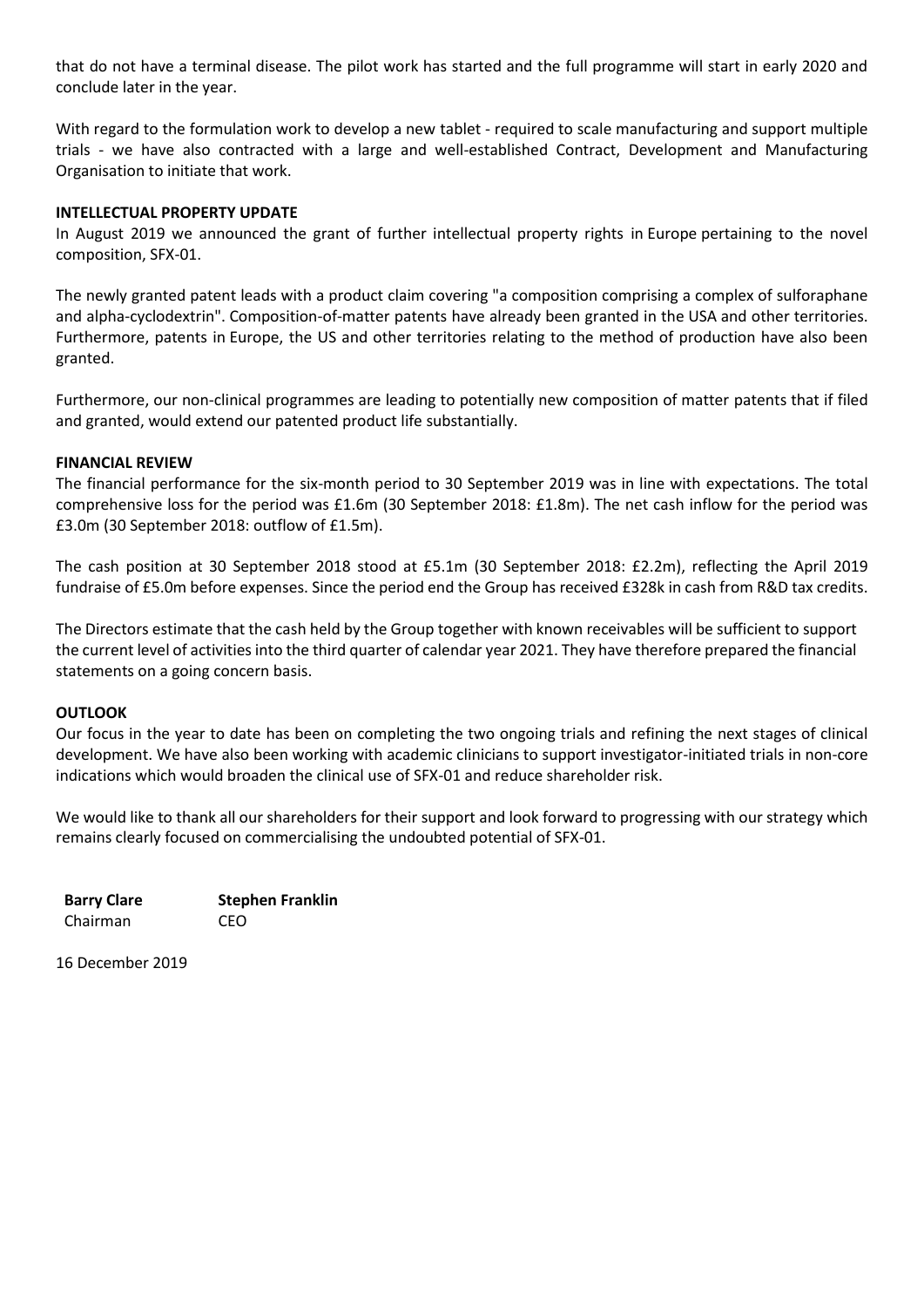# **Consolidated Statement of Comprehensive Income for the six months ended 30 September 2019 - unaudited**

|                                                      |              | <b>Six months</b> | Six months   | Year     |
|------------------------------------------------------|--------------|-------------------|--------------|----------|
|                                                      |              | ended             | ended        | ended    |
|                                                      |              | 30 September      | 30 September | 31 March |
|                                                      |              | 2019              | 2018         | 2019     |
|                                                      |              | £'000             | f'000        | f'000    |
|                                                      | <b>Notes</b> | unaudited         | unaudited    | audited  |
|                                                      |              |                   |              |          |
|                                                      |              |                   |              |          |
| <b>Operating expenses</b>                            |              |                   |              |          |
| <b>Operating expenses</b>                            |              | (1,526)           | (1, 727)     | (2,985)  |
| Share-based compensation                             | 4            | (84)              | (60)         | (135)    |
| <b>Total operating expenses</b>                      |              | (1,610)           | (1,787)      | (3, 120) |
|                                                      |              |                   |              |          |
| <b>Operating loss</b>                                |              | (1,610)           | (1,787)      | (3, 120) |
|                                                      |              |                   |              |          |
| Loss on ordinary activities before taxation          |              | (1,610)           | (1,787)      | (3, 120) |
|                                                      |              |                   |              |          |
| Taxation                                             |              | 5                 |              | 496      |
| Loss and total comprehensive expense attributable to |              |                   |              |          |
| equity holders for the period                        |              | (1,605)           | (1,787)      | (2,624)  |
|                                                      |              |                   |              |          |
|                                                      |              |                   |              |          |
| Loss earnings per share (pence)                      |              |                   |              |          |
| Basic loss per share                                 | 3            | (1.43)            | (1.91)       | (2.74)   |
| Diluted loss per share                               | 3            | (1.43)            | (1.91)       | (2.74)   |
|                                                      |              |                   |              |          |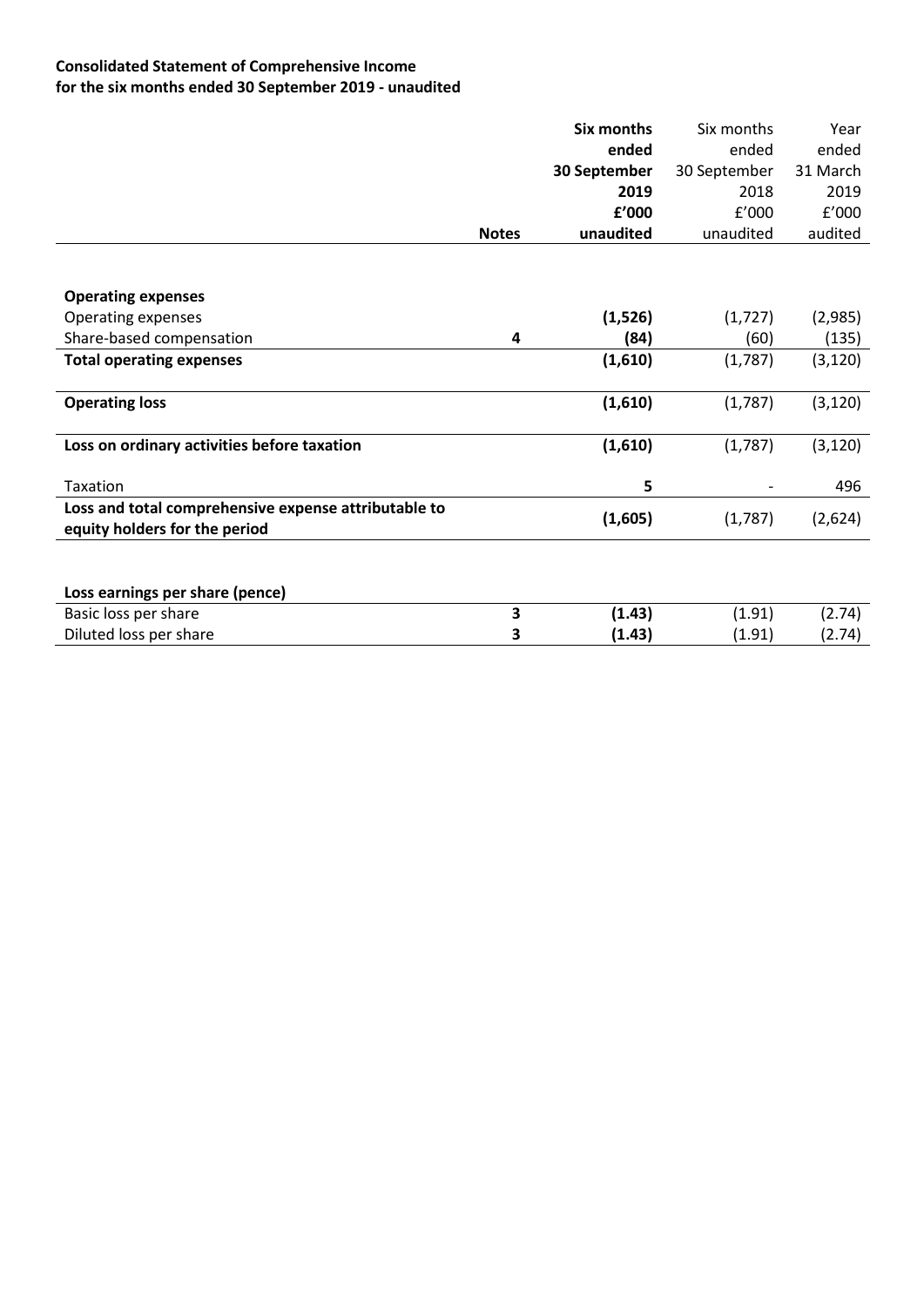# **Consolidated Statement of Financial Position as at 30 September 2019 - unaudited**

|                                     |              | As at                   | As at        | As at 31              |
|-------------------------------------|--------------|-------------------------|--------------|-----------------------|
|                                     |              | 30 September            | 30 September | March                 |
|                                     |              | 2019                    | 2018         | 2019                  |
|                                     |              | £'000                   | f'000        | ${\tt f}^{\prime}000$ |
|                                     | <b>Notes</b> | unaudited               | unaudited    | audited               |
| <b>ASSETS</b>                       |              |                         |              |                       |
| <b>Non-current assets</b>           |              |                         |              |                       |
| Property, plant and equipment       |              | $\overline{\mathbf{3}}$ | 10           | 6                     |
| Intangible assets                   |              | 89                      | 105          | 98                    |
| <b>Total non-current assets</b>     |              | 92                      | 115          | 104                   |
| <b>Current assets</b>               |              |                         |              |                       |
| Trade and other receivables         |              | 113                     | 126          | 135                   |
| Current tax receivable              |              | 328                     | 432          | 492                   |
| Cash and cash equivalents           |              | 5,050                   | 2,158        | 2,033                 |
| <b>Total current assets</b>         |              | 5,491                   | 2,716        | 2,660                 |
| <b>Total assets</b>                 |              | 5,583                   | 2,831        | 2,764                 |
| <b>LIABILITIES AND EQUITY</b>       |              |                         |              |                       |
| <b>Current liabilities</b>          |              |                         |              |                       |
| Trade and other payables            |              | 353                     | 682          | 688                   |
| <b>Total current liabilities</b>    |              | 353                     | 682          | 688                   |
|                                     |              |                         |              |                       |
| <b>Equity</b><br>Share capital      | 5            | 331                     | 233          | 247                   |
| Share premium                       |              | 17,831                  | 12,565       | 13,240                |
| Merger reserve                      |              | 2,067                   | 2,067        | 2,067                 |
| Share based compensation            |              | 1,806                   | 1,647        | 1,722                 |
| <b>Accumulated losses</b>           |              | (16, 805)               | (14, 363)    | (15, 200)             |
| <b>Total equity</b>                 |              | 5,230                   | 2,149        | 2,076                 |
| <b>Total liabilities and equity</b> |              | 5,583                   | 2,831        | 2,764                 |
|                                     |              |                         |              |                       |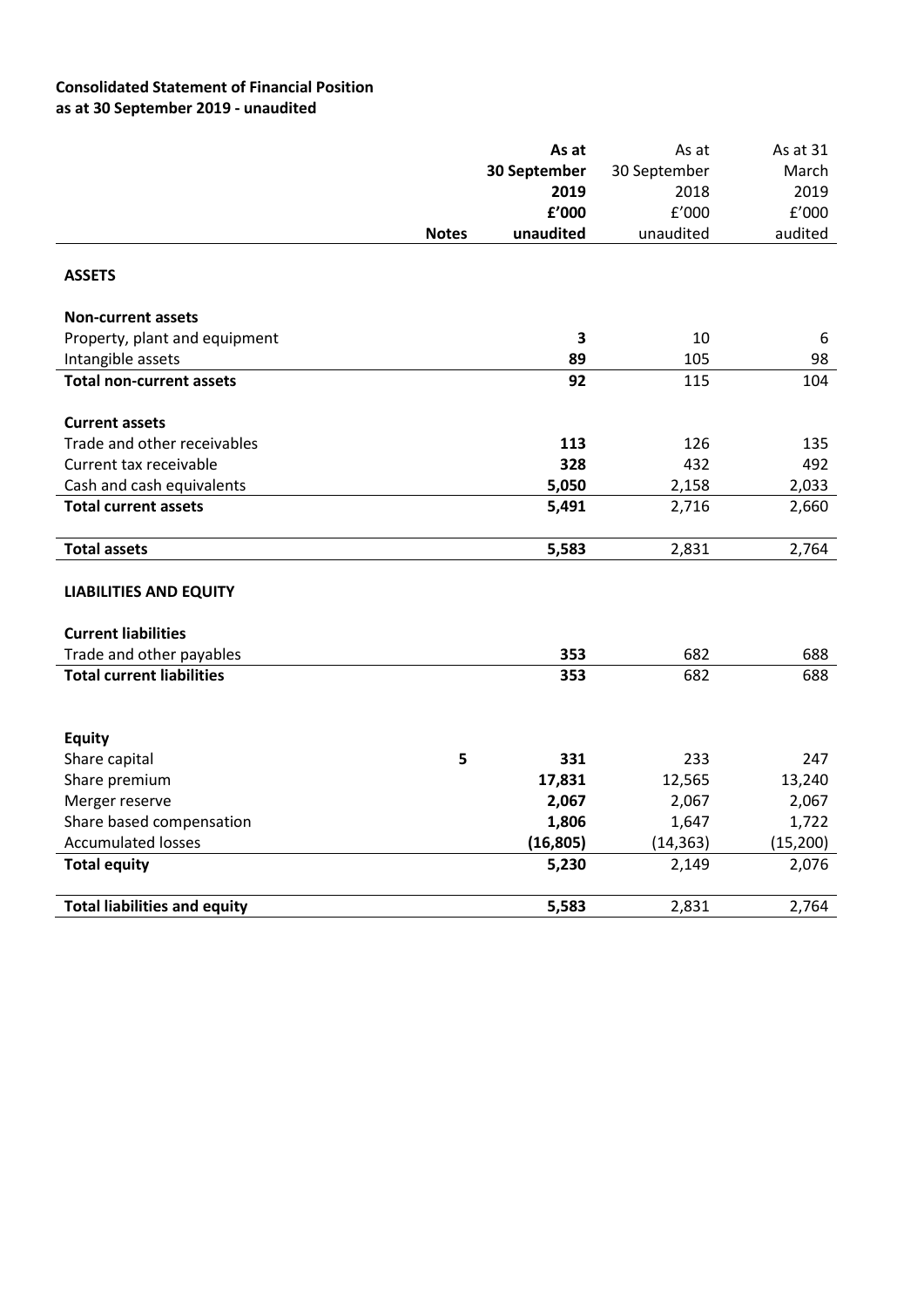# **Consolidated Statement of Changes in Equity for the six months ended 30 September 2019 – unaudited**

|                                       | <b>Share</b><br>capital<br>f'000 | <b>Share</b><br>premium<br>f'000 | <b>Merger</b><br>reserve<br>f'000 | <b>Share based</b><br>compensation<br>£'000 | Accumulated<br><b>losses</b><br>f'000 | <b>Total</b><br>£'000 |
|---------------------------------------|----------------------------------|----------------------------------|-----------------------------------|---------------------------------------------|---------------------------------------|-----------------------|
| <b>Balance at 1 April 2019</b>        | 247                              | 13,240                           | 2,067                             | 1,722                                       | (15, 200)                             | 2,076                 |
| Total comprehensive expense for       |                                  |                                  |                                   |                                             | (1,605)                               | (1,605)               |
| the period                            |                                  |                                  |                                   |                                             |                                       |                       |
| <b>Transactions with owners</b>       |                                  |                                  |                                   |                                             |                                       |                       |
| Share issues                          | 84                               | 4,919                            | $\overline{\phantom{a}}$          | $\overline{\phantom{a}}$                    |                                       | 5,003                 |
| Share issue $-$ costs                 |                                  | (328)                            |                                   |                                             |                                       | (328)                 |
| Share-based compensation -            |                                  |                                  |                                   |                                             |                                       |                       |
| share options                         | $\qquad \qquad \blacksquare$     | $\overline{\phantom{a}}$         |                                   | 84                                          |                                       | 84                    |
| <b>Total transactions with owners</b> | 84                               | 4,591                            | $\overline{\phantom{0}}$          | 84                                          |                                       | 4,759                 |
| <b>Balance at 30 September 2019</b>   | 331                              | 17,831                           | 2.067                             | 1,806                                       | (16, 805)                             | 5,230                 |

|                                               | <b>Share</b><br>capital<br>f'000 | <b>Share</b><br>premium<br>f'000 | <b>Merger</b><br>reserve<br>f'000 | <b>Share based</b><br>compensation<br>f'000 | Accumulated<br><b>losses</b><br>f'000 | <b>Total</b><br>f'000 |
|-----------------------------------------------|----------------------------------|----------------------------------|-----------------------------------|---------------------------------------------|---------------------------------------|-----------------------|
| <b>Balance at 1 April 2018</b>                | 233                              | 12,560                           | 2,067                             | 1,587                                       | (12, 576)                             | 3,871                 |
| Total comprehensive expense for<br>the period |                                  |                                  |                                   |                                             | (1,787)                               | (1,787)               |
| <b>Transactions with owners</b>               |                                  |                                  |                                   |                                             |                                       |                       |
| Share issue                                   |                                  | 5                                | $\overline{\phantom{0}}$          | ٠                                           |                                       | 5                     |
| Share-based compensation -<br>share options   |                                  |                                  | $\overline{\phantom{a}}$          | 60                                          |                                       | 60                    |
| <b>Total transactions with owners</b>         |                                  | 5                                | $\hbox{\small -}$                 | 60                                          |                                       | 65                    |
| <b>Balance at 30 September 2018</b>           | 233                              | 12,565                           | 2,067                             | 1,647                                       | (14,363)                              | 2,149                 |

|                                               | <b>Share</b><br>capital<br>f'000 | <b>Share</b><br>premium<br>£'000 | <b>Merger</b><br>reserve<br>f'000 | <b>Share based</b><br>compensation<br>f'000 | Accumulated<br>losses<br>f'000 | <b>Total</b><br>f'000 |
|-----------------------------------------------|----------------------------------|----------------------------------|-----------------------------------|---------------------------------------------|--------------------------------|-----------------------|
| <b>Balance at 1 April 2018</b>                | 233                              | 12,560                           | 2,067                             | 1,587                                       | (12, 576)                      | 3,871                 |
| Total comprehensive expense for<br>the period |                                  |                                  |                                   |                                             | (2,624)                        | (2,624)               |
| <b>Transactions with owners</b>               |                                  |                                  |                                   |                                             |                                |                       |
| Share issue - cash                            | 14                               | 668                              | $\overline{a}$                    |                                             | $\overline{\phantom{a}}$       | 682                   |
| Share issue - options exercised               |                                  | 12                               |                                   |                                             |                                | 12                    |
| Share-based compensation -<br>share options   |                                  |                                  |                                   | 135                                         | $\overline{\phantom{0}}$       | 135                   |
| <b>Total transactions with owners</b>         | 14                               | 680                              |                                   | 135                                         |                                | 829                   |
| <b>Balance at 31 March 2019</b>               | 247                              | 13,240                           | 2,067                             | 1,722                                       | (15, 200)                      | 2,076                 |

The registered number of Evgen Pharma plc is 09246681.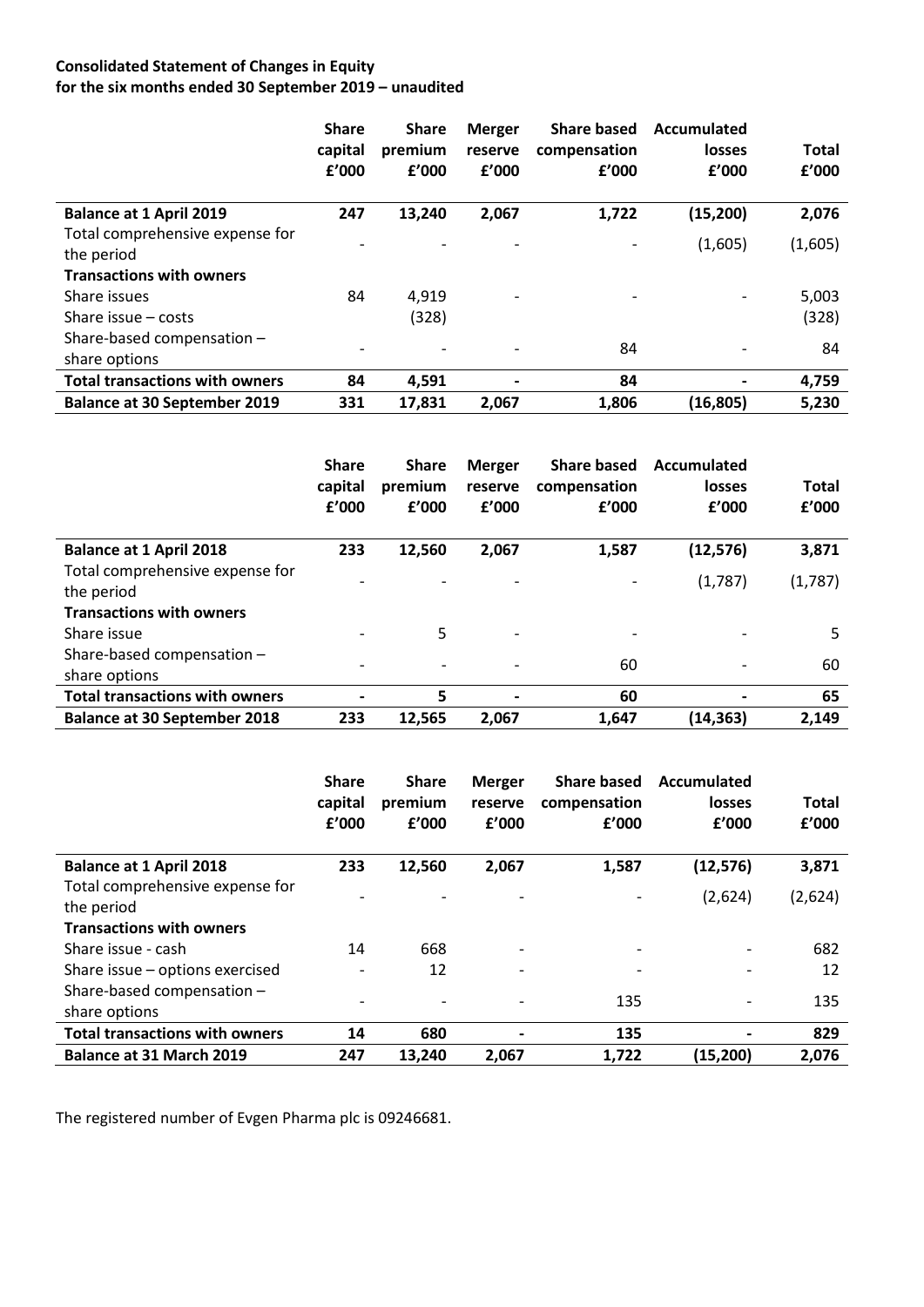# **Consolidated Statement of Cash Flows for the six months ended 30 September 2019 - unaudited**

|                                                    | <b>Six months</b> | Six months   | Year ended |
|----------------------------------------------------|-------------------|--------------|------------|
|                                                    | ended             | ended        | 31 March   |
|                                                    | 30 September      | 30 September | 2019       |
|                                                    | 2019              | 2018         |            |
|                                                    | £'000             | f'000        | f'000      |
|                                                    | unaudited         | unaudited    | audited    |
|                                                    |                   |              |            |
| Cash flows from operating activities               |                   |              |            |
| Loss before taxation for the period                | (1,610)           | (1,787)      | (3, 120)   |
| Depreciation and amortisation                      | 12                | 11           | 21         |
| Share-based compensation                           | 84                | 60           | 135        |
|                                                    | (1, 514)          | (1,716)      | (2,964)    |
| <b>Changes in working capital</b>                  |                   |              |            |
| Decrease/(increase) in trade and other receivables | 22                | (49)         | (58)       |
| (Decrease)/increase in trade and other payables    | (335)             | 292          | 299        |
| <b>Cash used in operations</b>                     | (313)             | 243          | 241        |
| <b>Taxation received</b>                           | 169               |              | 436        |
| Net cash used in operating activities              | (1,658)           | (1, 473)     | (2, 287)   |
|                                                    |                   |              |            |
| Cash flows from investing activities               |                   |              |            |
| Purchase of property, plant and equipment          |                   |              |            |
| Net cash used in investing activities              |                   |              |            |
|                                                    |                   |              |            |
| <b>Cash flows from financing activities</b>        |                   |              |            |
| Net proceeds from issue of shares                  | 4,675             | 5            | 694        |
| Net cash generated from financing activities       | 4,675             | 5            | 694        |
|                                                    |                   |              |            |
| Movements in cash and cash equivalents in the      | 3,017             | (1, 468)     | (1, 593)   |
| period                                             |                   |              |            |
| Cash and cash equivalents at start of period       | 2,033             | 3,626        | 3,626      |
| Cash and cash equivalents at end of period         | 5,050             | 2,158        | 2,033      |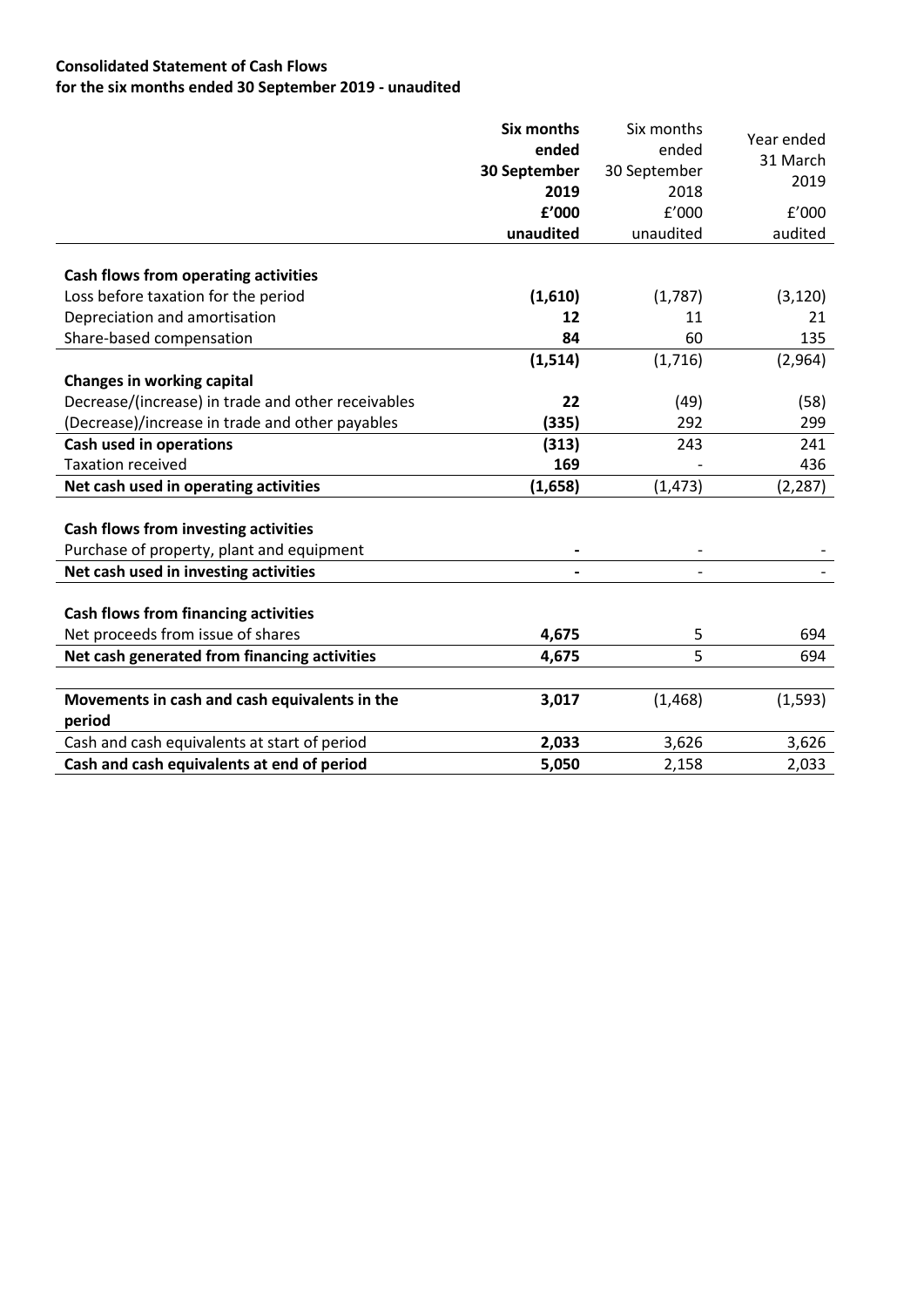## **1. GENERAL INFORMATION**

EVGEN PHARMA PLC ("Evgen", "the Group" or "the Company") is a public limited company incorporated in England & Wales and is admitted to trading on the AIM market of the London Stock Exchange under the symbol EVG.

The address of its registered office is Liverpool Science Park Innovation Centre 2, 146 Brownlow Hill, Liverpool, Merseyside L3 5RF. The principal activity of the Group is clinical stage drug development.

## **2. BASIS OF PREPARATION AND SIGNIFICANT ACCOUNTING POLICIES**

## **Basis of preparation**

The Group's half-yearly financial information, which is unaudited, consolidates the results of Evgen Pharma plc and its subsidiary undertaking up to 30 September 2019. The Group's accounting reference date is 31 March. Evgen Pharma plc's shares are quoted on the AIM Market of the London Stock Exchange (AIM).

The Company is a public limited liability company incorporated and domiciled in the UK. The consolidated financial information is presented in round thousands of Pounds Sterling (£'000).

The financial information contained in this half-yearly financial report does not constitute statutory accounts as defined in section 434 of the Companies Act 2006. It does not therefore include all of the information and disclosures required in the annual financial statements. The financial information for the six months ended 30 September 2018 and 30 September 2019 is unaudited.

Full audited financial statements of the Group in respect of the period ended 31 March 2019, which received an unqualified audit opinion and did not contain a statement under section 498(2) or (3) of the Companies Act 2006, have been delivered to the Registrar of Companies.

The accounting policies used in the preparation of the financial information for the six months ended 30 September 2019 are in accordance with the recognition and measurement criteria of International Financial Reporting Standards as adopted by the European Union ('IFRS') and are consistent with those which will be adopted in the annual financial statements for the year ending 31 March 2020.

IFRS 16 is not expected to have a material effect on the Group's figures since there are no material leases of over 12 months.

Whilst the financial information included has been prepared in accordance with the recognition and measurement criteria of IFRS, the financial information does not contain sufficient information to comply with IFRS.

The Group has not applied IAS 34, Interim Financial Reporting, which is not mandatory for UK AIM listed Groups, in the preparation of this interim financial report.

#### **Going concern**

At 30 September 2019, the Group had cash and cash equivalents, including short-term investments and cash on deposit, of £5.1 million.

The Directors have prepared detailed financial forecasts and cash flows looking beyond 12 months from the date of the approval of these financial statements. In developing these forecasts, the Directors have made assumptions based upon their view of the current and future economic conditions that will prevail over the forecast period.

The Directors estimate that the cash held by the Group together with known receivables will be sufficient to support the current level of activities into the third quarter of calendar year 2021. They have therefore prepared the financial statements on a going concern basis.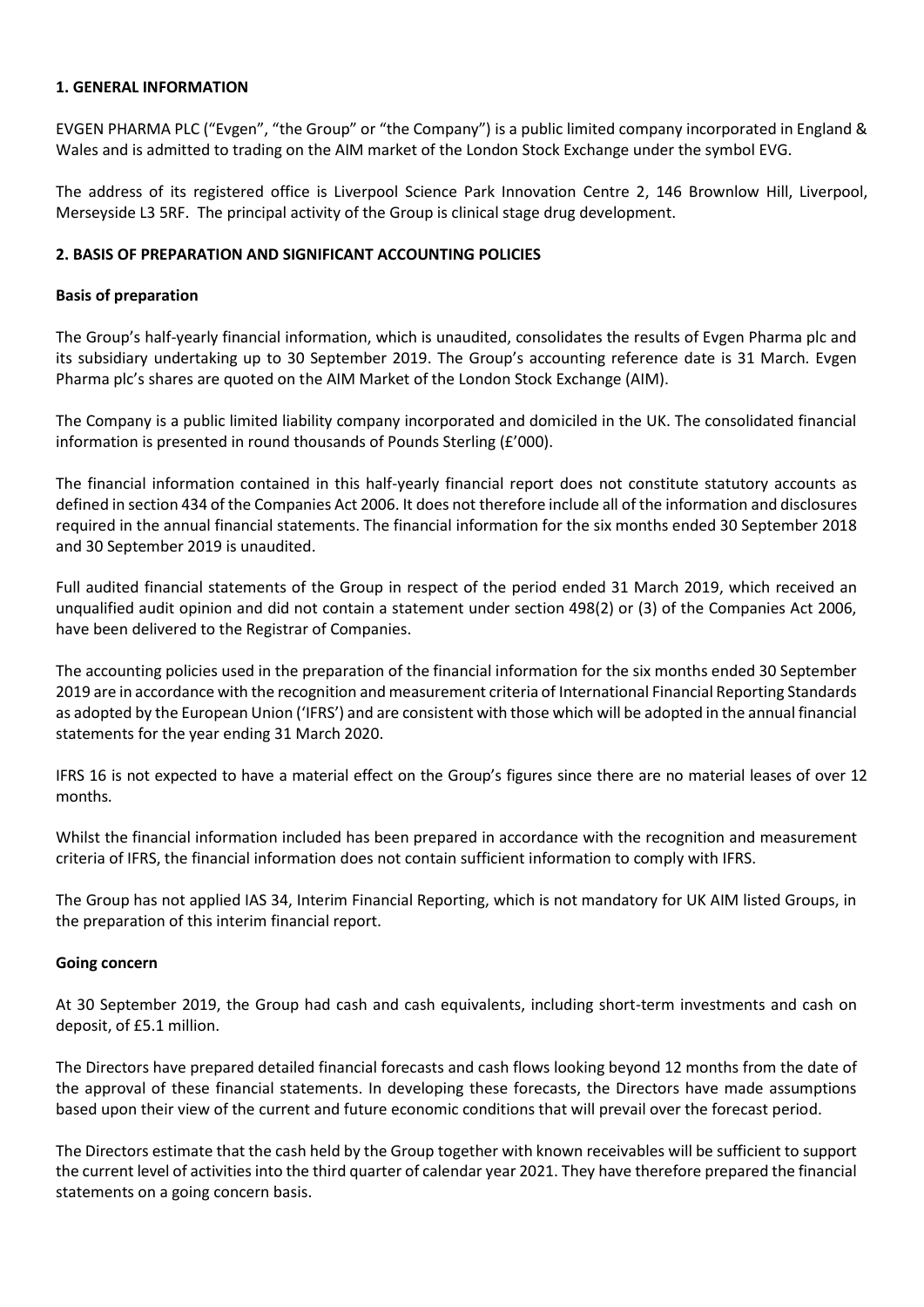## **Significant management judgement in applying accounting policies and estimation uncertainty**

When preparing the condensed consolidated interim financial information, the Directors make a number of judgements, estimates and assumptions about the recognition and measurement of assets, liabilities, income and expenses.

The following are significant management judgements and estimates in applying the accounting policies of the Group that have the most significant effect on the condensed consolidated interim financial information. Actual results may be substantially different.

# **Share-based payments**

The Group measures the cost of equity-settled transactions with employees by reference to the fair value of the equity instruments at the date at which they are granted. The fair value of the options granted is determined using the Black-Scholes model, taking into consideration the best estimate of the expected life of the option and the estimated number of shares that will eventually vest.

# **Research and development expenditure**

All research and development costs, whether funded by third parties under licence and development agreements or not, are included within operating expenses and classified as such. Research and development costs relating to clinical trials are recognised over the period of the clinical trial based on information provided by clinical research organisations. All other expenditure on research and development is recognised as the work is completed.

All ongoing development expenditure is currently expensed in the period in which it is incurred. Due to the regulatory and other uncertainties inherent in the development of the Group's programmes, the criteria for development costs to be recognised as an asset, as prescribed by IAS 38, 'Intangible assets', are not met until the product has been submitted for regulatory approval, such approval has been received and it is probable that future economic benefits will flow to the Group. The Group does not currently have any such internal development costs that qualify for capitalisation as intangible assets.

# **3. LOSS PER SHARE**

Basic loss per share is calculated by dividing the loss for the period attributable to equity holders by the weighted average number of ordinary shares outstanding during the period.

For diluted loss per share, the loss for the period attributable to equity holders and the weighted average number of ordinary shares outstanding during the period is adjusted to assume conversion of all dilutive potential ordinary shares. As the effect of the share options would be to reduce the loss per share, the diluted loss per share is the same as the basic loss per share.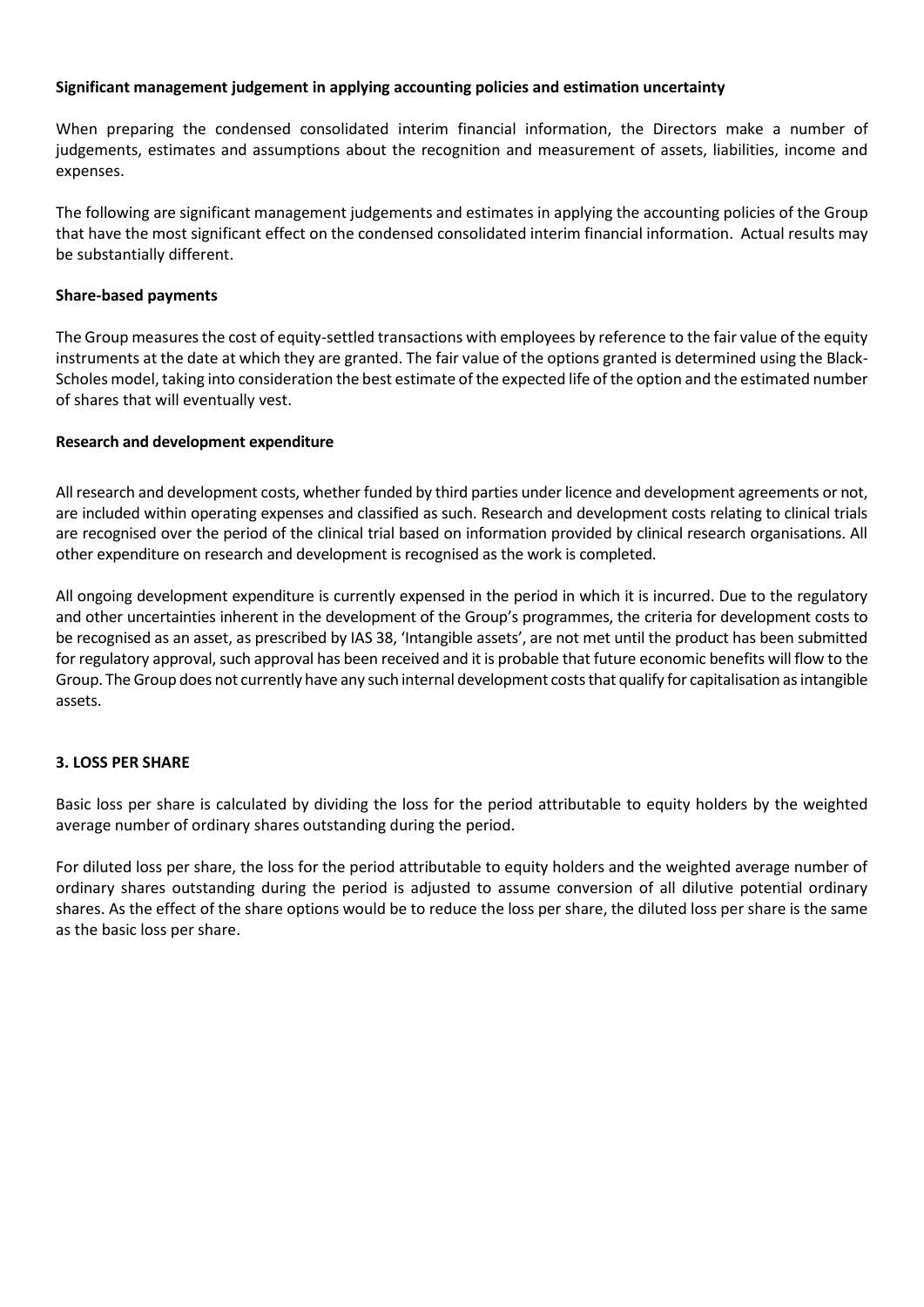The calculation of the Group's basic and diluted loss per share is based on the following data:

|                                                    | Six months   | Six months   |            |
|----------------------------------------------------|--------------|--------------|------------|
|                                                    | ended        | ended        | Year ended |
|                                                    | 30 September | 30 September | 31 March   |
|                                                    | 2019         | 2018         | 2019       |
|                                                    | f'000        | f'000        | f'000      |
|                                                    | unaudited    | unaudited    | audited    |
| Loss for the period attributable to equity holders | (1,605)      | (1,787)      | (2,624)    |

|                                                                                    | As at<br>30 September | As at<br>30 September | As at<br>31 March |
|------------------------------------------------------------------------------------|-----------------------|-----------------------|-------------------|
|                                                                                    | 2019                  | 2018                  | 2019              |
|                                                                                    | <b>Number</b>         | Number                | Number            |
|                                                                                    | unaudited             | unaudited             | audited           |
| Weighted average number of ordinary shares                                         | 112,307,585           | 93,313,143            | 95,857,230        |
| Weighted average number of ordinary shares adjusted<br>for the effects of dilution | 112,307,585           | 93,313,143            | 95,857,230        |
|                                                                                    | Pence                 | Pence                 | Pence             |

Loss per share – basic and diluted **(1.43)** (1.91) (2.74)

## **4. SHARE-BASED PAYMENTS**

As at the end of the current period, the reconciliation of share option scheme movements is as follows:

|                                         | As at 30 September 2019 |                          |  |
|-----------------------------------------|-------------------------|--------------------------|--|
|                                         | <b>Number</b>           | <b>WAEP</b>              |  |
| Outstanding at 1 April 2019             | 9,075,599               | £0.02                    |  |
| Granted during the period               | 1,104,861               |                          |  |
| Exercised during the period             | (321,600)               | (E0.01)                  |  |
| Lapsed/cancelled during the period      |                         | $\overline{\phantom{0}}$ |  |
| <b>Outstanding at 30 September 2019</b> | 9,858,860               | £0.02                    |  |

During the six month period ended 30 September 2019, a share-based payment charge of £84,052 (six months to 30 September 2018: £60,374) was expensed to the consolidated Statement of Comprehensive Income.

The fair values of the options granted have been calculated using a Black-Scholes model.

Assumptions used were an option life of 5 years, a risk-free rate of 2 per cent., a volatility of 60 per cent. and no dividend yield.